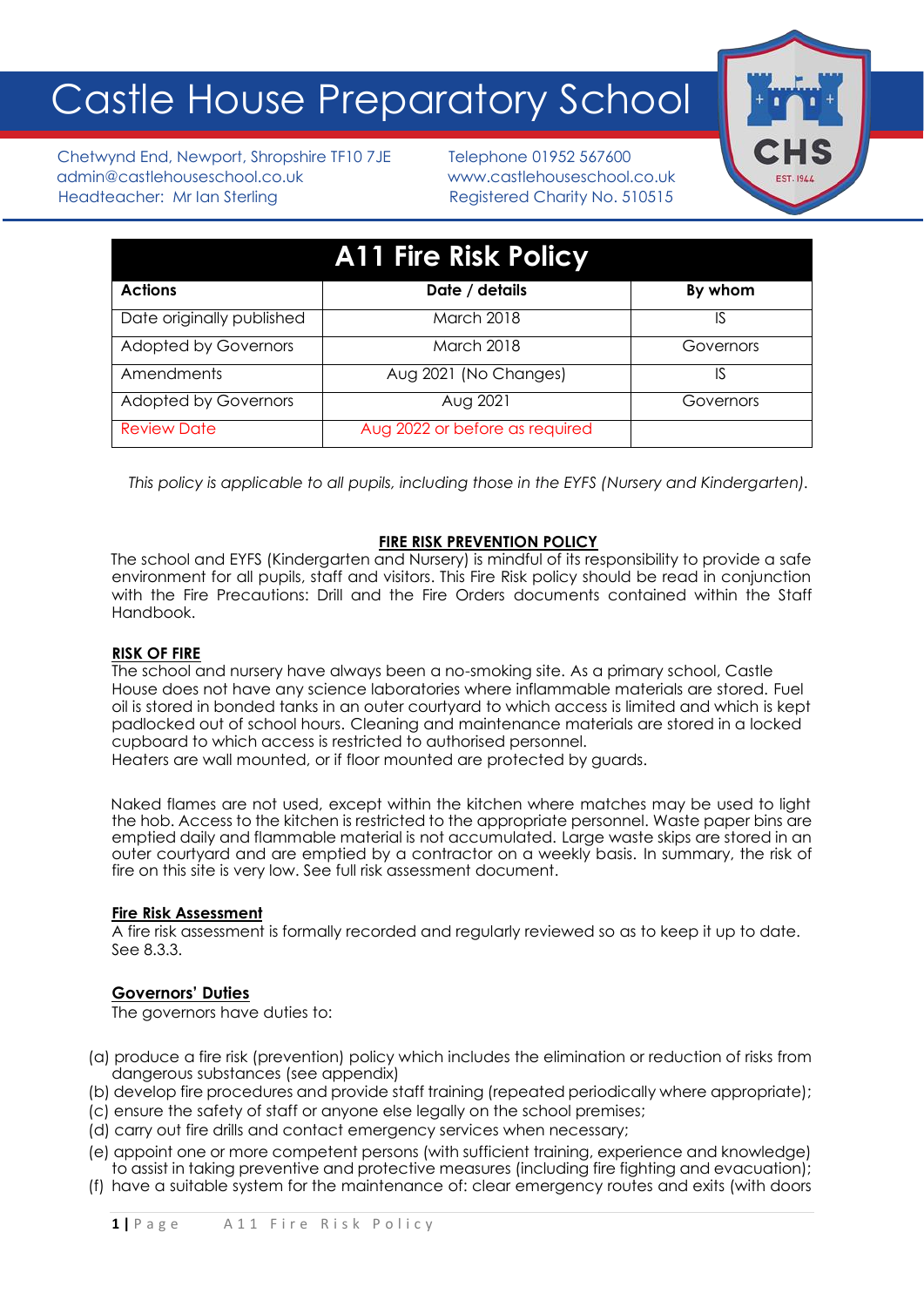opening in the direction of escape), signs, notices, emergency lighting where required, fire detectors, alarms and extinguishers (the maintenance should be by a 'competent person' (for example, ISO9001 certified or BAFE approved);

(g) provide staff and any others working on the school site with fire safety information

## **Implementation of Policy and Record Keeping**

In order to prove that the duties are properly discharged, the school's 'responsible person' keeps records of the following:

- (i) the fire risk assessment and its review;
- (ii) the fire risk (prevention) policy;
- (iii) fire procedures and arrangements;
- (iv) training records;
- (v) records of inspections of escape routes
- (vi) fire practice drills;
- (vii) certificates for the installation and maintenance of fire-fighting systems and equipment

## **PREVENTATIVE MEASURES**

All Fire Exits are clearly indicated by the requisite visual, fluorescent, symbol of the "running man".

Fire doors are fitted, as appropriate, throughout the school, and those on thoroughfares are fitted with quick release, sound activated, door guards.

Smoke detectors and fire extinguishers are fitted throughout the buildings and are regularly serviced by outside contractors. The fire alarm system is serviced every six months and records are kept of all service visits.

A fire blanket is sited in the main school building, with a second fire blanket in the Nursery.

Whenever the Fire Extinguishers are re-filled staff are given the opportunity to refresh their knowledge of the use of extinguishers by practical experience. Staff are reminded of the correct procedures for evacuating the building, periodically.

All maintenance is carried out by a competent person.

Regular fire drills are held and recorded, with any comments or suggestions from participants being considered and implemented as appropriate. The school's Safety Officer and other staff are competent in taking preventative and protective measures, eg evacuation.

The school's Safety Officer is sufficiently trained, experienced and knowledgeable to be competent in taking preventive and protective measures.

Each classroom or teaching area has a Fire Evacuation Route notice displayed and staff are requested to familiarise themselves with these routes. The Safety Officer regularly checks that emergency routes are not blocked and that signage remains clear.

Portable Appliance Testing is carried out on a cyclical basis to ensure that electrical appliances are safe to use. Visual inspections are also made from time to time, by staff using electrical equipment, and any concerns are brought to the attention of the Health and Safety Representative for action. Any remedial work required is carried out by a qualified electrician.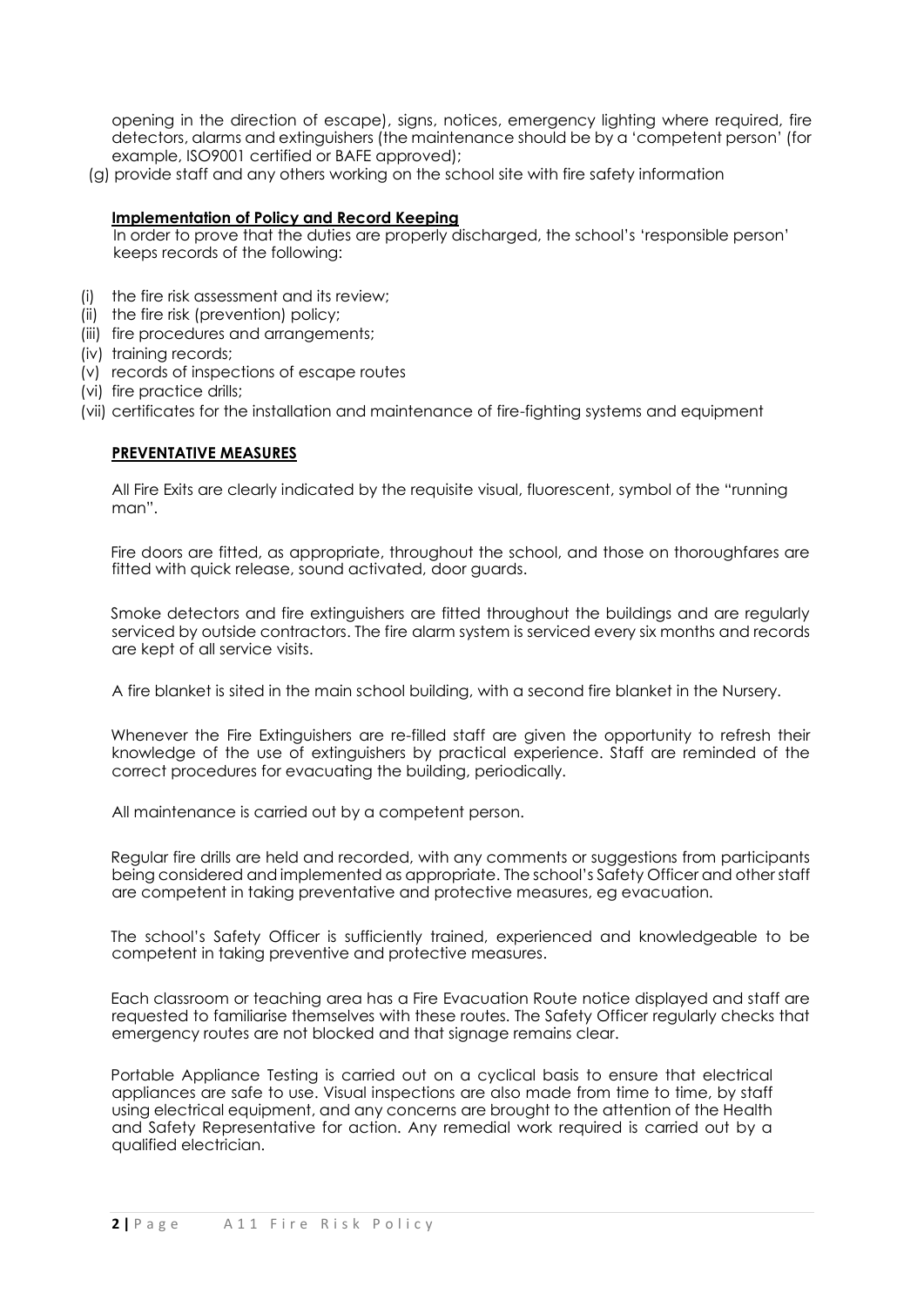A plan of the school and nursery buildings is held by the Shropshire Fire and Rescue Service, with details of access routes and widths. They also hold a copy of the Fire Safety Risk Analysis Questionnaire. They are contacted for regular advice. They visit to conduct Fire and Rescue Service (FRS) reports from time to time. Their recommendations and advice are followed.

# **FIRE ORDERS**

In the event of fire, the person discovering it will immediately:-

- 1. Shout "FIRE".
- 2. Activate the nearest fire alarm by breaking the glass cover.
- 3. Evacuate any children in their charge.
- 4. Attempt to put out the fire but ONLY IF SAFE TO DO SO.

The Head or other staff member in charge is responsible for ensuring that the Fire and Rescue Service is called immediately on the sounding of the alarm. Staff in the school office should telephone, without waiting to be instructed, when they hear the alarm. The main school gate should be opened to allow emergency vehicle access.

All classroom teachers will evacuate pupils in their charge immediately the fire alarm sounds. Evacuation will be by means of the nearest exit to the Fire Assembly Point which is on the lower hardstanding playground.

Children should walk, in silence.

Corridor fire doors must be closed as evacuation occurs. Once assembled each teacher is to call the register and report to the Headteacher or person in charge that all pupils in their charge are accounted for, or not as the case may be.

No member of staff should return to the school building until the "all clear" is given.

# **FIRE PRECAUTIONS : DRILL**

#### **Introduction**

A fire drill is conducted at irregular intervals throughout the year. It is intended to test evacuation and control procedures in place. The School and Nursery (EYFS) Safety Officer is responsible for the conduct of such Fire Drills. Normally, a drill is conducted each half-term, unless inclement weather or other circumstances prevents this.

#### **Procedure**

At the sound of the fire alarm all buildings are to be evacuated and all persons are to gather at the school Fire Assembly Point. This is the lower hardstanding playground. Each teacher and nursery staff member is to ensure the safe and controlled removal of all the children in their care.

The administrative staff member on duty is to remove all Form Registers and Visitors' Signing In book from the office and make them available to teachers at the Assembly Point. All non–teaching staff are to make their own way to the Assembly Point.